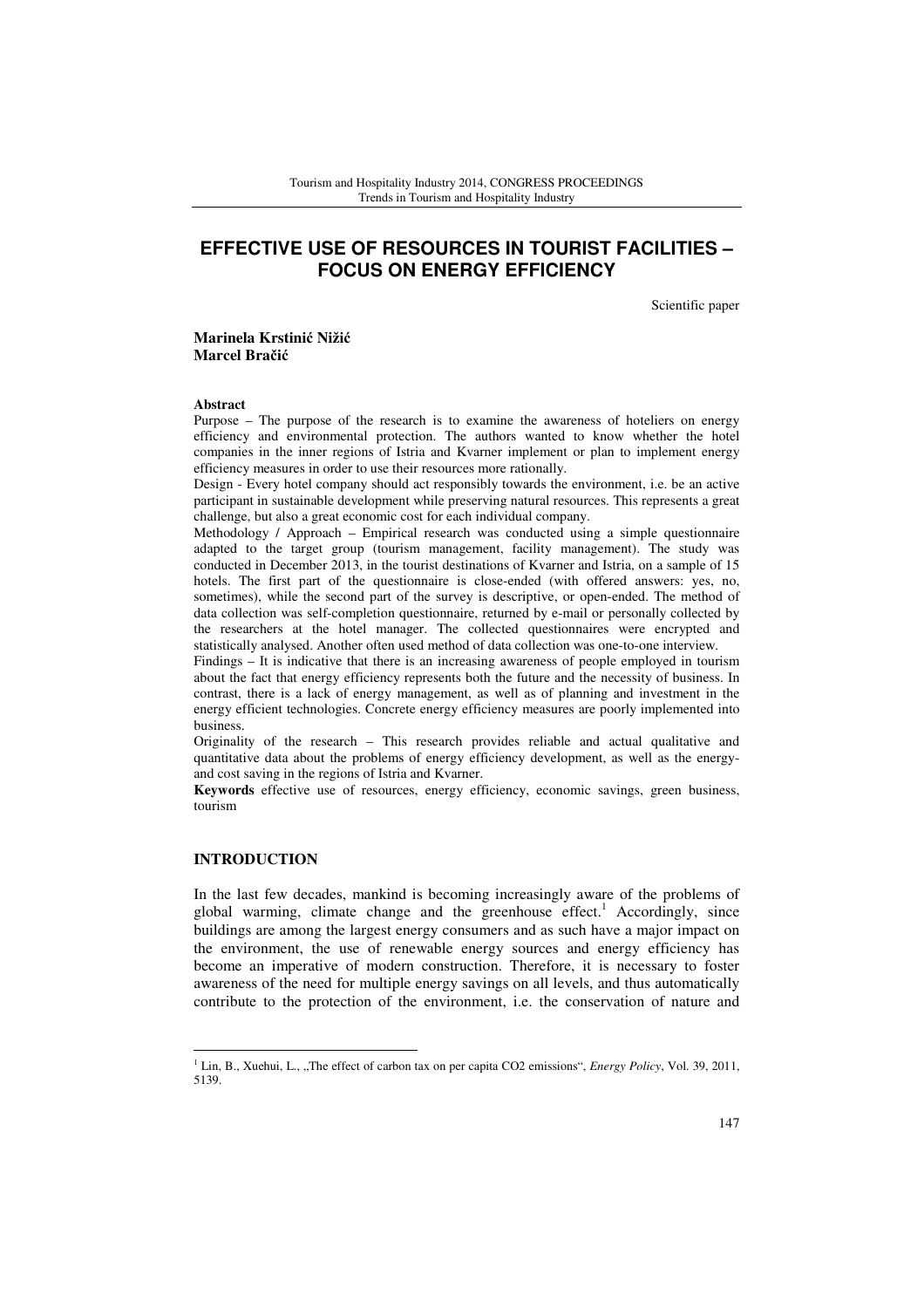#### Tourism and Hospitality Industry 2014, CONGRESS PROCEEDINGS Trends in Tourism and Hospitality Industry

mankind.<sup>2</sup> Energy efficiency is a measure that shows how much the implemented measure and technologies contribute to the reduction of energy and / or fuel consumption, such as domestic energy consumption or the production of a certain product.<sup>3</sup> Energy efficiency is the fundamental objective of energy policy and the cornerstone for mitigating climate change and achieving sustainable development.<sup>4</sup> Efficient use of energy implies the application of energy-efficient materials, devices, systems and technologies available on the market, with the aim of reducing energy consumption while achieving the same effect (heating, cooling, lighting, cooking, laundry...).<sup>5</sup> Efficiency is a term often used in everyday life, as well as in a variety of activities, from economy to energetics. In general, it can be said that efficiency is the ability to achieve the desired results with the least possible losses (of time, money, energy). Therefore, efficient energy use means using it with the least possible losses, or achieving the desired result with the least consumption of energy. In other words, energy efficiency means using a smaller amount of energy to perform the same job or function (heating or cooling, lighting, various types of production, powering vehicles, etc.) $6$ The concept of energy efficiency encompasses the efficient use of energy in all sectors of final energy consumption: industry, trade, services, agriculture and households. Energy efficiency should by no means be understood as energy saving. Namely, saving always implies certain sacrifices, while the efficient use of energy never distorts the working and living conditions.<sup>7</sup> However, these terms are also used to describe the activity that brings the desired result, regardless of its characteristics and the related losses. The essence of energy efficiency lies in the developed awareness in the minds of people and their willingness to change the established habits towards energy-efficient solutions, but also in the complex technical solutions that enable the achievement of energy efficiency.<sup>8</sup> Energy production and its use have a significant effect on the environment, causing both local and regional pollution, as well as global issues such as global warming and climate change. Energy production is always dictated by its consumption, so careless, inefficient consumption causes unnecessarily high production, and thus an unnecessarily large negative impact on the environment. A good example of energy saving in building a hotel would be a good thermal insulation of the walls. The construction industry accounts for about 40% of the total energy consumption,<sup>10</sup> which makes it the largest energy consumer, when compared to other sectors (industry, transport). Especially disturbing is the fact that this energy consumption constantly continues to grow, resulting from an increased standard of

<sup>&</sup>lt;sup>2</sup> Fang, G., Tian, L., Fu, M., Sun, M., "The impacts of carbon tax on energy intensity and economic growth – A dynamic evolution analysis on the case of China", *Applied Energy*, Vol. 110, 2013., 17-28.

<sup>3</sup> International Energy Agency http://www.iea.org/topics/energyefficiency/ (01/02/2014).

<sup>4</sup> Horng, J.S. et al., "Energy saving and carbon reduction management indicators for natural attractions: a case study in Taiwan", *Journal of Sustainable Tourism,* Vol. 20, No. 8, 2012, 1126.

 $<sup>5</sup>$  Itani, T., Ghaddar, N., Ghali, K., "Strategies for reducing energy consumption in existing office buildings",</sup> *International Journal of Sustainable Energy,* Vol. 32, No.4. 2013., 259-275.

<sup>6</sup> Project "Poticanje energetske efikasnosti u Hrvatskoj" , http://www.ee.undp.hr/o-projektu/zasto-energetskaefikasnost (01/02/2014).

<sup>7</sup> Achtnicht, M., "Do environmental benefit matter? Evidence from a choice experiment among house owners in Germany", *Ecological Economics*, Vol. 70, 11, 2011, 2192. 8

Ghosh, N.K., Blackhurst, M., "Energy savings and the rebound effect with multiple energy services and efficiency correlation", Ecological Economics, Vol.105, 2014., 58.

<sup>9</sup> Energy Efficiency Indicators: Essentials for Policy Making, OECD/IEA, International Energy Agency, 2014.

<sup>&</sup>lt;sup>10</sup> Buildings and Climate Change, UNEP DTIE, United Nations Environment Programme, 2009., 3.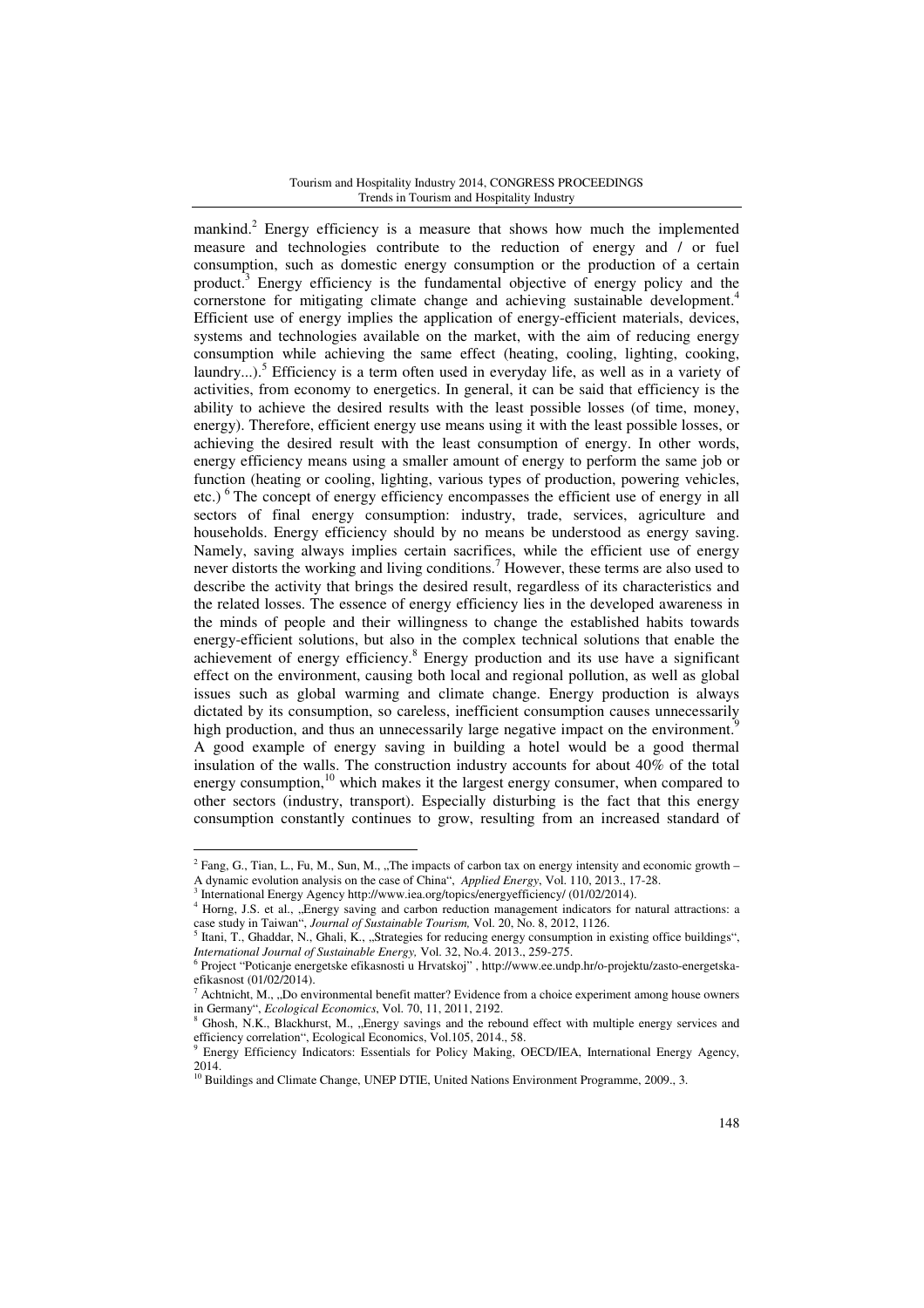living. On the other hand, however, there is a comforting fact that the construction industry sector has the largest potential for energy saving and consequent environmental benefits. This sector can significantly reduce energy consumption, thanks to the knowledge of architectural and civil engineering, the available building materials and the contractors who are able to implement energy efficiency measures into practice.<sup>11</sup> A rational use of energy in the construction industry means constructing buildings that would maximize energy saving and minimize its consumption. Of all energy types, buildings consume the most energy for heating and, due to global warming, cooling. Energy efficiency involves a series of steps, including: $12$ 

- establishing an initial baseline for energy consumption by collecting past data, usually from energy bills;
- observing and analysing current practices and setting objectives and targets to reduce the amount of energy used;
- implementing the changes needed to meet the set objectives and targets, as well as educating staff on their role in being energy efficient;
- monitoring and recording energy consumption on a daily, weekly, monthly and annual basis,
- checking progress and taking action where needed.

 $\overline{a}$ 

With regard to the above-mentioned, the *aim* of this paper is to present a successful implementation of energy efficiency in small and medium-sized enterprises in the world, as well the gathered views of hoteliers on the implementation of energy efficiency in their businesses. *The task* of this paper is to prove the thesis that the introduction of energy efficiency involves a series of measures implemented in order to better exploit the available energy and thus minimise the impact on the environment. Regular consumption monitoring, combined with the necessary specialized knowledge, technology and human resources potential, can produce significant energy efficiency effects.

The paper is divided into two chapters, in addition to the introduction. The first part provides a description of the particular energy conservation measures in hotels that have successfully implemented the technology of energy efficiency, in both European countries and in Croatia. The second part presents a research based on following **methodology.** Empirical research was conducted using a simple questionnaire adapted to the target group (tourism management, facility management). The study was conducted in December 2013, in the tourist destinations of Kvarner and Istria, on a sample of 15 hotels. The first part of the questionnaire is close-ended (with offered answers: yes, no, sometimes), while the second part of the survey is descriptive, or open-ended. The method of data collection was self-completion questionnaire, returned by e-mail or personally collected by the researchers at the hotel manager. The collected

 $11$  Annunziata, E., Rizzi, F., Frey, M., "Enhancing energy efficiency in public buildings: The role of local energy audit programmes", *Energy Policy,* Vo. 69, 2014., 370.

 $12$  LIFELONG LEARNING PROGRAMME, LEONARDO DA VINCI Transfer of innovation CSR TOUR "Corporate Social Responsibility Training and Certification in the Travel Sector", Project Nr: 2012-1-HR1- LEO05-01703 http://www.travelife.info/uploads/csr/1392153659\_Travelife%20-%20Factsheet%201%20- %20Energy%20Efficiency.pdf (01/02/2014).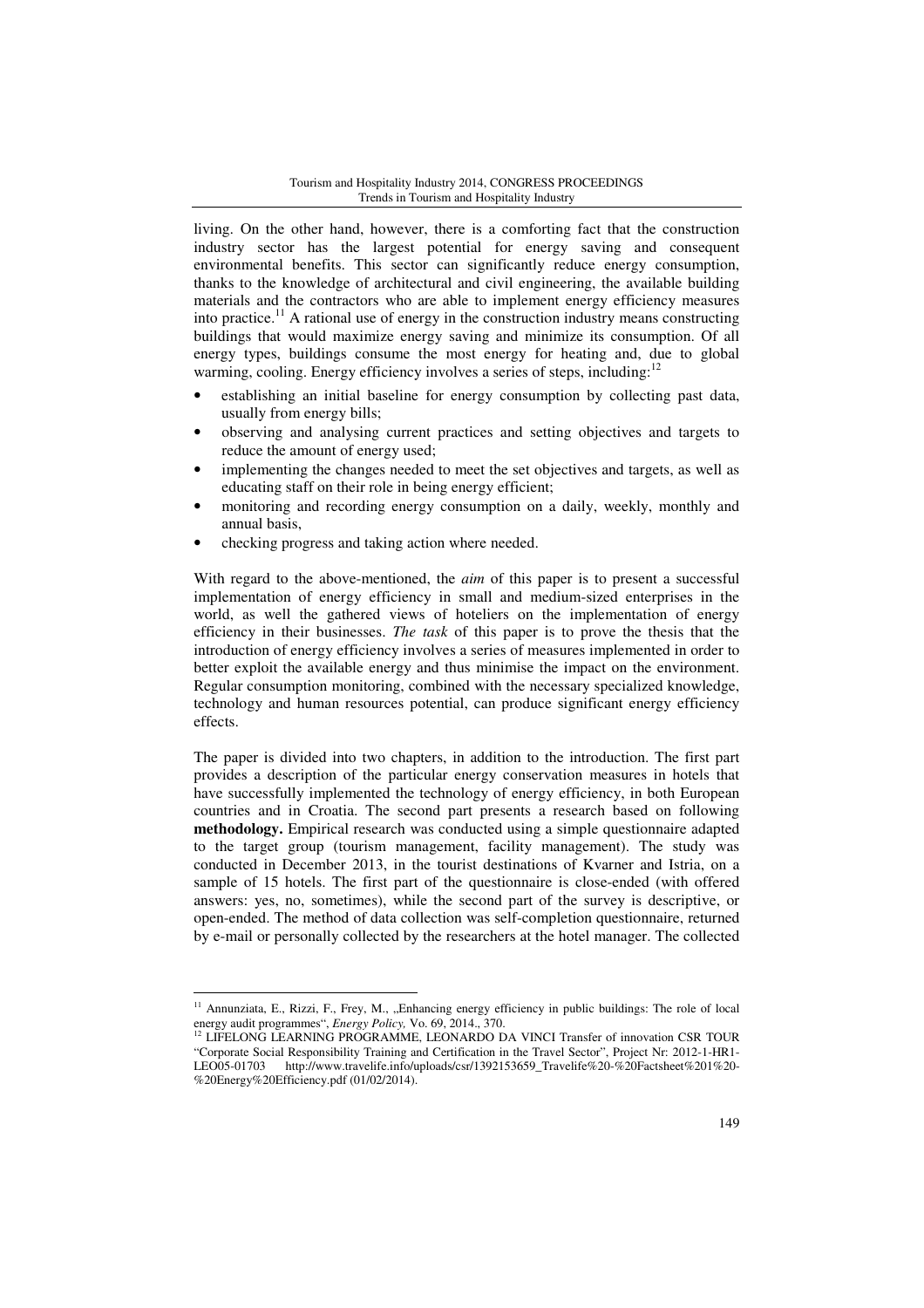questionnaires were encrypted and statistically analysed. Another often used method of data collection was one-to-one interview.

The analysis proved a lack of energy management, a lack planning and investment in renewable energy sources, as well as a lack of education and awareness of all forms of renewable energy. The conclusion suggests the need to increase energy efficiency in a tourist destination, through the application of European and Croatian energy strategies. This would, along with economic and social development, simultaneously develop and improve the ecological system, which implies life cycle assessment – methods for assessing environmental impacts.<sup>13</sup>

#### **1. SUCCESSFUL ENERGY EFFICIENCY TECHNOLOGIES INTEGRATION INTO SMALL AND MEDIUM ENTERPRISES**

This paper presents some successful examples of hotels that have implemented energy efficiency technology, mostly small and medium hotels in France, England, Italy, Portugal, Switzerland and Bulgaria.<sup>14</sup> Their first and most important step is to make the initial assessment, i.e. gather readings of energy consumed on a monthly basis, as well as readings of the electricity consumed within a one-year period, the average electricity consumption per room, and the average consumption during the night. Emissions of carbon dioxide were also measured. On average, the hotels with higher service quality level produce higher CO2 emissions per person/night. <sup>15</sup> These measures can help make a good estimate for future projects. The hotels involve their employees in the business, but also their guests in the project. This is done mostly through various environmental education courses for the employees, advising them on the right temperature in the rooms during the summer and winter, etc.<sup>16</sup> One of the most important measures to be taken is insulating the building against extreme temperatures (both heat and cold), since that saves the most energy. The next step is changing the efficiency of equipment, from light bulbs to kitchen equipment. The regular light bulbs are replaced by energy-saving light bulbs, connected to the automatic lighting system in the rooms; the office technology uses the stand-by option; the refrigerators and freezers are  $A+ / A++$  class, consuming less energy, etc. In this way, energy consumption is reduced, as well as the carbon dioxide emissions and other expenses in general. These measures also contribute to the increase in the competitiveness on the market, and the satisfaction of hotel guests. In this way, the hotel becomes recognizable, both within the destination and on the tourist market. In order to accomplish this, it is necessary to implement the measures developed through an interdisciplinary cooperation between various sectors, as well as certain state policy measures.<sup>17</sup> A positive example of recognising

<sup>&</sup>lt;sup>13</sup> Camillis, C., Raggi, A., Petti, L., "Tourism LCA. State-of the art and perspectives", Societal Life Cycle Assesment,15, 2010., 148. <sup>14</sup> Hotel Energy Solutions, Best Practices Guide: Successful Energy Efficiency Technologies Intergration in

SME Hotels, Hotel Energy Solutions project publications, UNWTO ELibrary, 2011.

<sup>15</sup> Tsai, K., Lin, T., Hwang, R., Huang, Y., "Carbon dioxide emissions generated by energy consumption of hotels and homestay facilities in Taiwan", *Tourism Management*, Vol. 42., 2014, 13.

 $16$  Chou, C.J., "Hotels´ environmental policies and employee personal environmental beliefs: Interactions and outcomes", *Tourism Management,*Vol. 40, 2014., 438.

Filippini, M., Hunt, L.C., Zorić, J., "Impact of energy policy instruments on the estimated level of underlying energy efficiency in the EU residential sector, *Energy Policy,* Vol. 69., 2014, 78.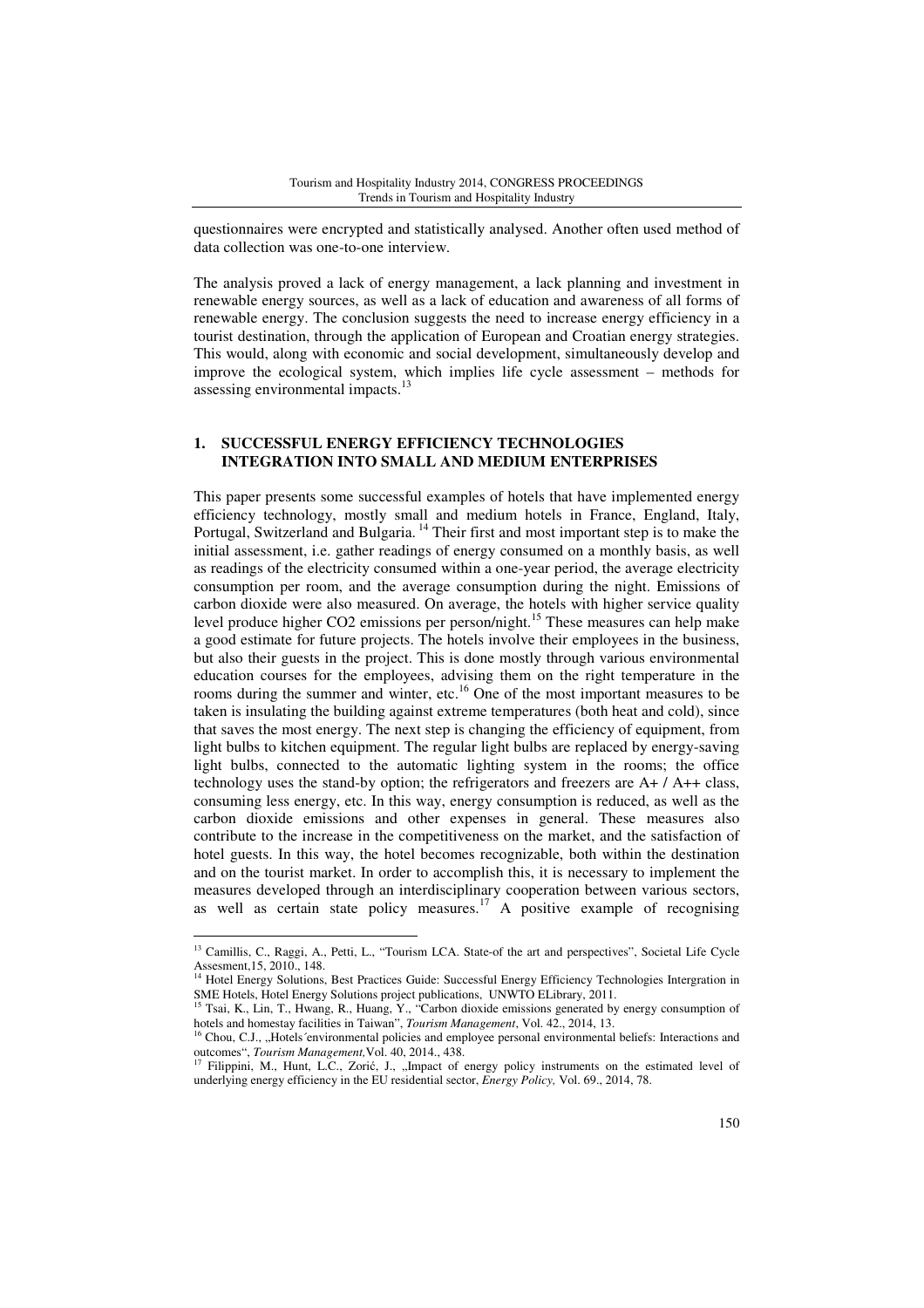cooperative organisations as important generators of economic and social development in the Republic of Croatia is the initiative of the Ministry of Entrepreneurship and Crafts, "Entrepreneurial impulse 2013", launched in February 2013, and aiming at supporting entrepreneurial activities of small and medium Croatian enterprises. One of the supported activities is cooperative entrepreneurship<sup>18</sup>, which would facilitate the small and medium enterprises to achieve positive business results.

| <b>MEASURES</b>                                            | <b>DESCRIPTION</b>                                                                                                                                                                                                                                                                                                                                                                                                                                                                                                     |  |
|------------------------------------------------------------|------------------------------------------------------------------------------------------------------------------------------------------------------------------------------------------------------------------------------------------------------------------------------------------------------------------------------------------------------------------------------------------------------------------------------------------------------------------------------------------------------------------------|--|
| Make a first assessment                                    | consumption monitoring:<br>Energy<br>sub-<br>energy<br>metering systems, with bi-monthly reading, installed<br>to assure monitoring of energy consumption in the<br>main office, the guest rooms and the technical office.<br>Carbon dioxide emission is also measured.                                                                                                                                                                                                                                                |  |
| Involve your staff                                         | The staff is educated about the environmental impact<br>of the hotel; the staff also receives some practical<br>recommended temperature levels,<br>advice<br>on:<br>recommended load for washing machines etc. In<br>addition, the staff is also encouraged to find solutions<br>to consuming less energy and reducing the hotel's<br>environmental impact.                                                                                                                                                            |  |
| Involve your guests                                        | The guests are informed on good housekeeping<br>practices, including recommended temperature levels.<br>It is also essential to communicate the non-visible<br>efforts made, such as generating electricity from<br>renewable sources. A TV in the entrance hall<br>provides information on the hotel's environmental<br>action plan.                                                                                                                                                                                  |  |
| building<br>Protect<br>the<br>from<br>extreme temperatures | Using thermal building insulation, such as double-<br>glazed windows                                                                                                                                                                                                                                                                                                                                                                                                                                                   |  |
| Improve equipment efficiency                               | A computer alarm indicates when the lighting in the<br>entrance hall can be switched off. The installation of<br>time controls and occupancy sensors in other parts of<br>the hotel is also under study. An "economy box"<br>shuts down electricity when the guests leave their<br>rooms. The standby mode is used for office<br>computers. The refrigerators and freezers are A+/A++<br>energy class. A control power circuit breaker which<br>shuts down heating when the window is opened can<br>also be installed. |  |

| Table 1: Description of energy conservation measures in SME hotels |  |  |
|--------------------------------------------------------------------|--|--|
|--------------------------------------------------------------------|--|--|

Source: Hotel Energy Solutions, Best Practices Guide: Successful Energy Efficiency Technologies Integration in SME Hotels, Hotel Energy Solutions project publications, UNWTO E-Library, 2011, pp. 5-59.

<sup>&</sup>lt;sup>18</sup> Perić, M., Đurkin, J., "Cooperative Based Organisational Structures: Implications for Croatian Tourism", Proceedings of 2nd International scientific conference "*Tourism in Southern and Eastern Europe 2013*", Faculty of Tourism and Hospitality Management, Opatija, 2013, 315.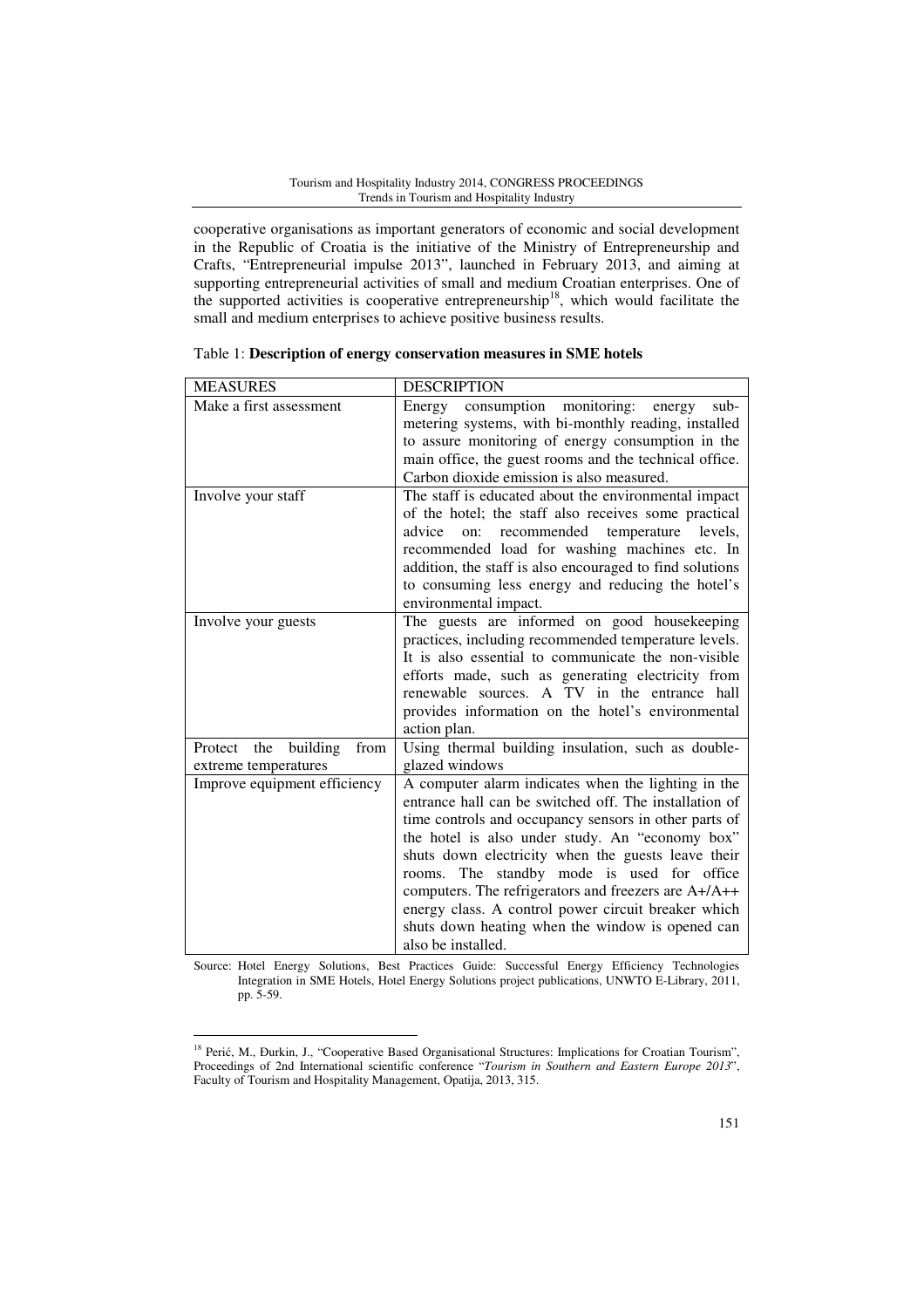#### Tourism and Hospitality Industry 2014, CONGRESS PROCEEDINGS Trends in Tourism and Hospitality Industry

In addition to the ecological, the hotels have achieved economic savings. The following Table 2 provides information on the cost of some of the energy saving measures, on the example of the hotel "La Perouse" in France, implemented in the recent years. The hotel was built in 1993. It's a private 3-star city hotel. The hotel provides services: B&B, air conditioning. It's mid-sized hotel with 46 guest rooms. Regarding environmental aspects the hotel has, since November 2007, following environmental labels: Green key and EU Eco-label. Great improvements were made by implementing "towel agreement policy" and by obtaining the Green Key label and the EU Eco-label for his hotel.<sup>19</sup>

#### Table 2: **The cost of some energy saving measures**

|                                         | Costs ( $\epsilon$ without tax) |
|-----------------------------------------|---------------------------------|
| Water saving devices                    | 1,235                           |
| Hot water closed loop                   | 12,171                          |
| Sub meters (water and energy)           | 1,040                           |
| Low energy consumption lights           | 487                             |
| Replacement of refrigerator and freezer | 2,000                           |
| Fees for qualifying for Eco label       | 1,500                           |
| Fees for qualifying for Green Key       | 50                              |
| <b>TOTAL</b>                            | 14.064                          |

Source: Hotel Energy Solutions, Best Practices Guide: Successful Energy Efficiency Technologies Integration in SME Hotels, Hotel Energy Solutions project publications, UNWTO E-Library, 2011, 8.

The table gives proof of the economic benefit for the company. Economic performance, characterised by continuous improvement and global performance of the business, can be explained as a consequence of the fact that savings are re-invested in new environmental measures to ensure a continuous improvement. Apart from European hotels, special care about energy spending is also taken by other hotels in the world. For instance, one study conducted in a hotel in Hong Kong highlighted that, in order to achieve both operating cost saving and environmental protection, it is recommended that an energy management programme be established, and that key elements of such a programme should be based on the experience of implementing energy conservation strategies in hotels in Hong Kong.<sup>20</sup>

To ensure that all resources are used in accordance with sustainable development, and the implementation of EE (energy efficiency), it is recommended that the hotel companies implement the ISO 50001:2011standard in their business.

<sup>&</sup>lt;sup>19</sup> Hotel Energy Solutions, Best Practices Guide: Successful Energy Efficiency Technologies Integration in SME Hotels, Hotel Energy Solutions project publications, UNWTO E-Library, 2011, 5.

<sup>&</sup>lt;sup>0</sup> Shiming, D., Burnett, J., "Energy use and management in hotels in Hong Kong", *International Journal of Hospitality Management*, Vol. 21, Issue 4, 2002, 371.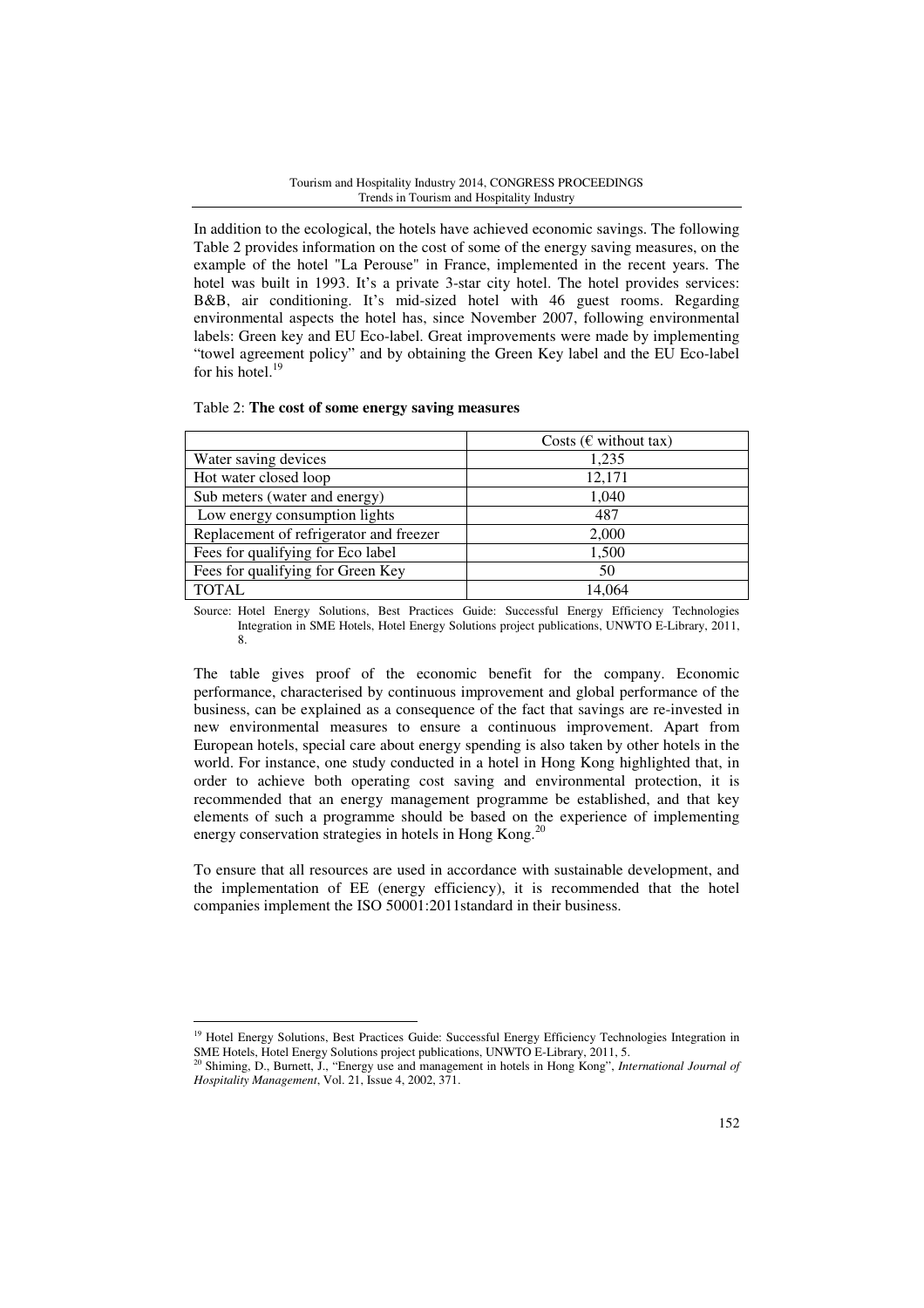### **ISO 50001:2011 – Energy Management System (EnMS)**

Energy is something we all need, and which is constantly growing in value, due to the fact that it is a limited resource. ISO 50001:2011 is a newly developed international standard for energy management system (EnMS), which provides a framework for the establishment of energy management to help organizations improve their energy efficiency in a logical, controlled and systematic way. The purpose of the ISO 50001 standard is to enable organizations to establish the systems and processes necessary to improve energy efficiency, use and consumption. The standard specifies that an organization must integrate an energy management system (EnMS), establishing and encouraging energy policy, objectives and action plans, which take into account legal requirements and information related to energy use.<sup>21</sup> ISO 50001 is a standard that specifies what is needed for an energy management system, and is designed to encourage the use of energy technologies and help organizations reduce their energy consumption and save energy. The result should be a reduction of energy costs and carbon emissions. This can be done by introducing an energy policy, planning energy management, and measuring results. The standard also allows the best purchase of energy services, products and equipment. All who wish to reduce their energy costs, carbon emissions, improve the reputation of their organization, and develop a deeper understanding of an internationally recognized energy management, should apply the ISO 50001:2011 standard. The standard specifies the requirements for establishing, implementing, maintaining and improving an energy management system, with a purpose of enabling an organization to follow a systematic approach in achieving continual improvement of energy performance, including energy efficiency, energy use and consumption.

This standard is designed to make it easier for organizations to integrate energy management into their overall efforts to improve quality and environmental management. By using this standard, organizations can:<sup>22</sup>

- Develop a policy for more efficient use of energy
- Fix targets and objectives to meet the policy
- Use data to better understand and make decisions about energy use
- Measure the results

 $\overline{a}$ 

- Review the effectiveness of the policy, and
- Continually improve energy management.

### **Croatian Example: HOTEL MAESTRAL NOVIGRAD**

Hotel Maestral is part of the Laguna Novigrad Ltd., holding tourist facilities in Novigrad and on the island of Korčula: Hotel Maestral, Hotel Laguna, Camp Mareda, Camp Sirena and Hotel Feral. Laguna Novigrad Ltd. exists for more than 40 years and is the leading tourist company in Novigrad. Hotel Maestral has been awarded the certificate "Environmentally Friendly", a national Croatian label awarded for high

<sup>&</sup>lt;sup>21</sup> ISO (International Organization for Standardization)

http://www.iso.org/iso/catalogue\_detail?csnumber=51297 (14/02/2014)

 $^{22}$  http://www.iso.org/iso/iso50001 (14/02/2014)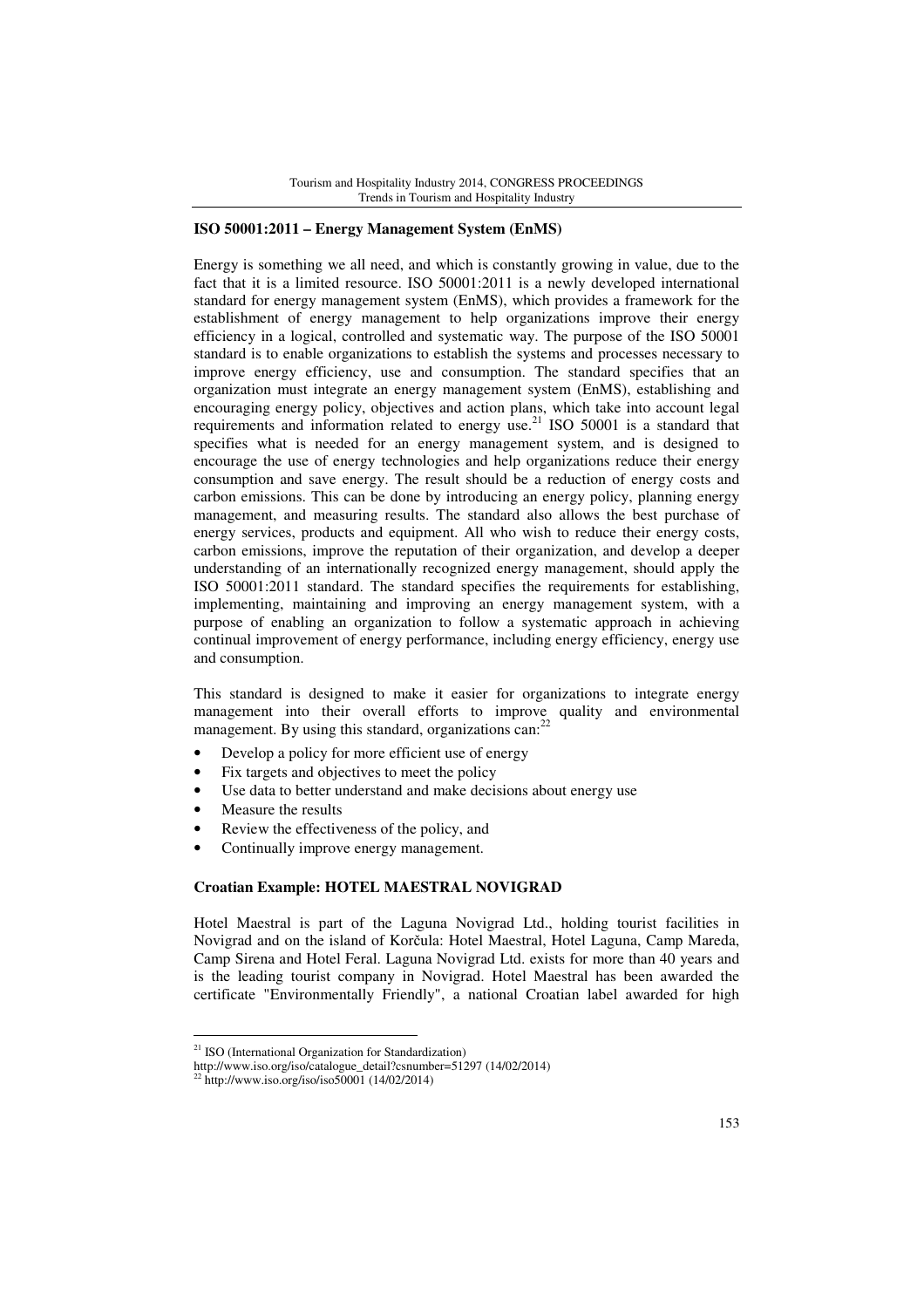environmental standards above the legally prescribed minimum.<sup>23</sup> The establishment of the Croatian system for the Environmental Label award was modelled on the German eco-labelling scheme existing since 1978 and serving as a forerunner of all environmental label schemes in the world.<sup>24</sup> The German Blue Angel Programme is a voluntary, government sponsored scheme which works with the private sector and nongovernmental organisations. <sup>25</sup> Some of the measures taken by the hotel Maestral are listed in the following table.

| Table 3: Environmental measures taken by Hotel Maestral |  |  |
|---------------------------------------------------------|--|--|
|---------------------------------------------------------|--|--|

| Informed guests              | Environmental measures displayed<br>1n     |  |
|------------------------------|--------------------------------------------|--|
|                              | rooms                                      |  |
| Informed employees           | displayed in<br>Environmental measures     |  |
|                              | employee break room                        |  |
| Waste separation             | Recycling bins for plastic / paper / glass |  |
| Heating/cooling system       | The introduction of heat pumps (a move     |  |
|                              | away from the use of oil)                  |  |
| Temperature regulation       | Automatic control from the<br>central      |  |
|                              | computer                                   |  |
| Energy saving- "smart rooms" | Automatic control of lighting and air      |  |
|                              | conditioning                               |  |
| Energy saving -solar panels  | Implementation in<br>progress<br>camps     |  |
|                              | already equipped)                          |  |

Source: data gathered from the interview with Hotel Maestral's management

With each investment, Laguna Novigrad Ltd. takes energy efficiency into account. The hotels Maestral and Feral are currently in the process of certification for the "green" hotel label.

# **2. CASE STUDY – ENERGY EFFICIENCY IN HOSPITALITY**

The aim of the research is to examine the awareness of hoteliers on energy efficiency and environmental protection. The authors wanted to know whether the hotel companies in the inner regions of Istria and Kvarner implement or plan to implement renewable energy sources, whether they have a person in charge of monitoring energy consumption, and whether they implement intelligent business systems in their operations, all with the goal of greater energy saving in the hotel. In the framework of the objectives and priorities of this research, the emphasis is placed on:

- future energy efficiency measures
- environmental protection and improvement measures.

The study was conducted in two tourist destinations, Kvarner and Istria, in December 2013. The data was collected on a sample of 15 hotels in the tourist destinations of Lovran, Opatija, Poreč and Novigrad. The questionnaire covered the target groups:

 $^{23}$  http://www.ait.hr/energy.html (01/02/2014)

<sup>&</sup>lt;sup>24</sup> Ministry of Environmental and Nature Protection http://www.mzoip.hr/default.aspx?id=8668 (01/02/2014) <sup>25</sup> See more Subedi, S., Environmental Policy: From Regulation to Economic Instruments: International Legal Aspects of Eco-Label, Working Paper Series No. 185, Institute of Social Studies, 1995., 1-40.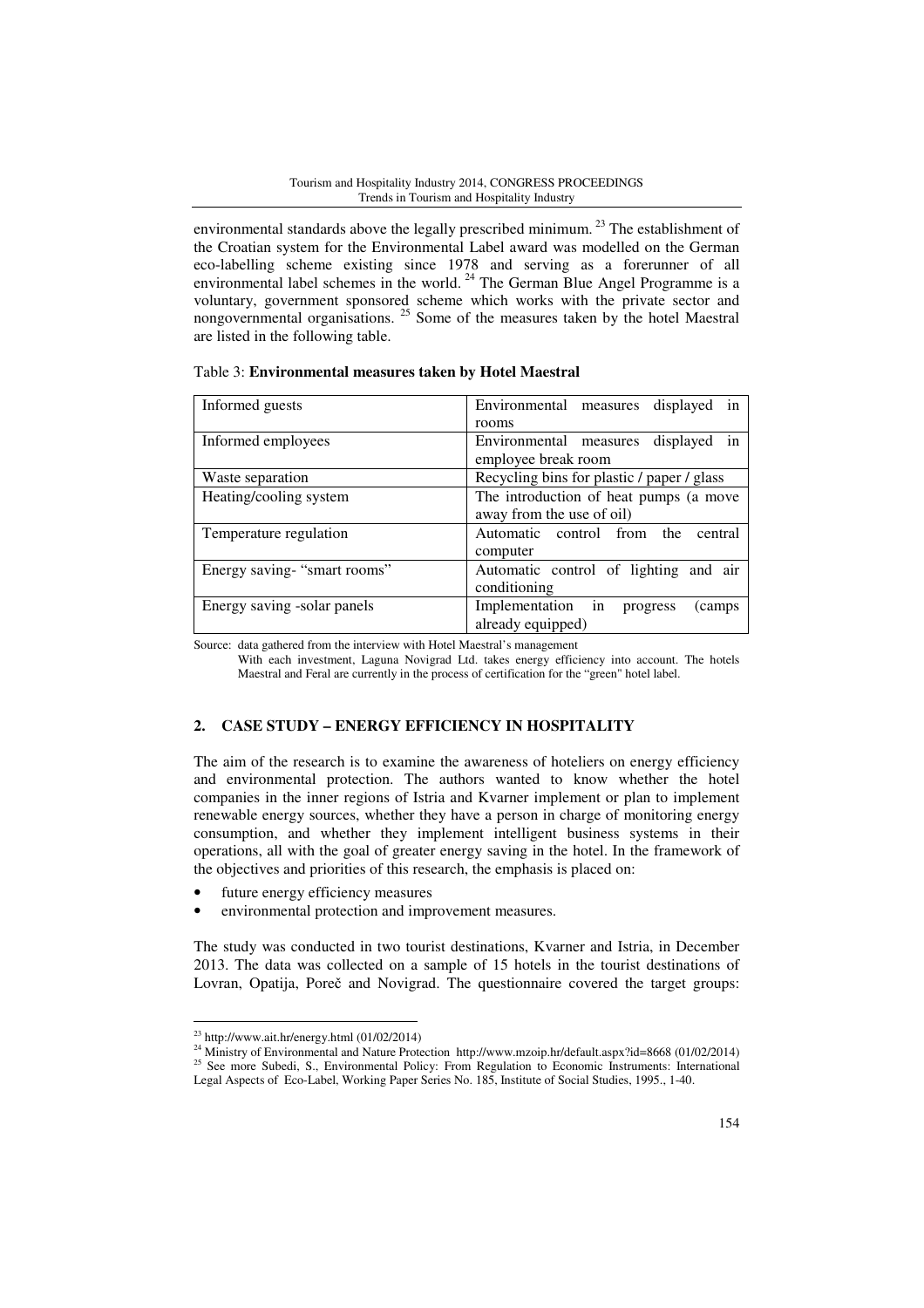hotel management (hotel general manager) with 66%, head of engineering department (head of maintenance) with 20 20%, and reception managers with 14% (see Figure Figure No.1). The first part of the questionnaire is close-ended (with offered answers: yes, no, sometimes), while the second part of the survey is descriptive, or open-ended. The The first part of the questionnaire is close-ended (with offered answers: yes, no, sometimes), while the second part of the survey is descriptive, or open-ended. The method of data collection was self-completion questionna personally collected by the researchers at the hotel manager. The research results of the first part are presented graphically, while the results of the second part are descriptive. The research involved five 3-star hotels, nine 4-star hotels and one 5-star hotel.

### Figure 1: **Target groups structure**



General ManageHead of Maintenandeception Manager

Source: The author's research results

### Figure 2: **The structure of surveyed hotel hotels (by number of rooms)**



Source: The author's research results

The majority of the surveyed hotels has over 200 rooms and suites (40% or 6 hotels); the same number of the surveyed hotels has between 50-99 rooms and between 199 rooms, while one hotel, or 6.66%, has less than 50 rooms (see Figure 2). star hotel.<br>
(40% or 6 hotels);<br>
and between 100-

### Figure 3: **The use of renewable energy sources in the hotel**



Source: The author's research results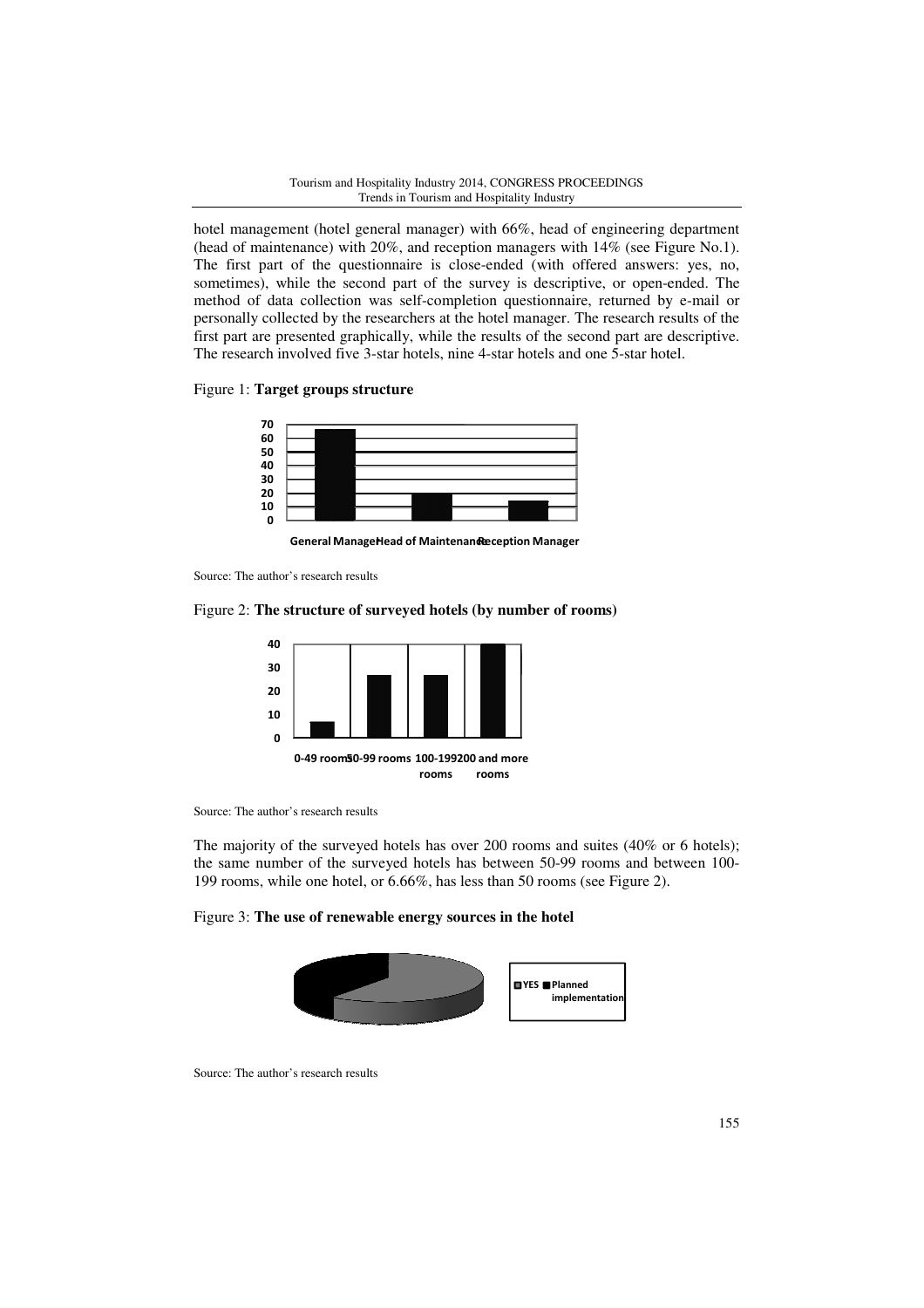When asked whether renewable energy sources are being used, more than half of the respondents affirmed (60% or 9 respondents), while others replied that the implementation planning is in progress  $(40\%$  or 6 respondents) (Figure 3). Out of the 60% affirmative answers, 22% said they used solar energy, or solar collectors for domestic hot water heating. It can be concluded from the answers that there is a growing employees' awareness about the fact that renewable energy sources represent both the future and the necessity of business.

Figure 4: **Employed person in charge of monitoring energy consumption** 



Source: The author's research results

Since monitoring energy consumption is a demanding job, 93% or 14 respondents have a person employed on that position, while 7% of the respondents don't have a person in charge of monitoring energy consumption (Figure 4). In most of the surveyed hotels hotels, the person in charge of monitoring energy consumption is head of maintenance or head of engineering department, which raises the question of how much can head of maintenance affect the reduction of energy costs in the hotel. The measures for improving energy efficiency can be introduced in collaboration with the hotel management. It is recommended that the hotels use the services of various energy consultants, such as energy advisors, environmental sustainability directors etc.





Source: The author's research results

The trends in technology are rapidly evolving and spreading, both in hospitality and in other industries. Thanks to the knowledge and the new technologies, it is possible to use energy in a more rational way within a hotel establishment (starting from a hotel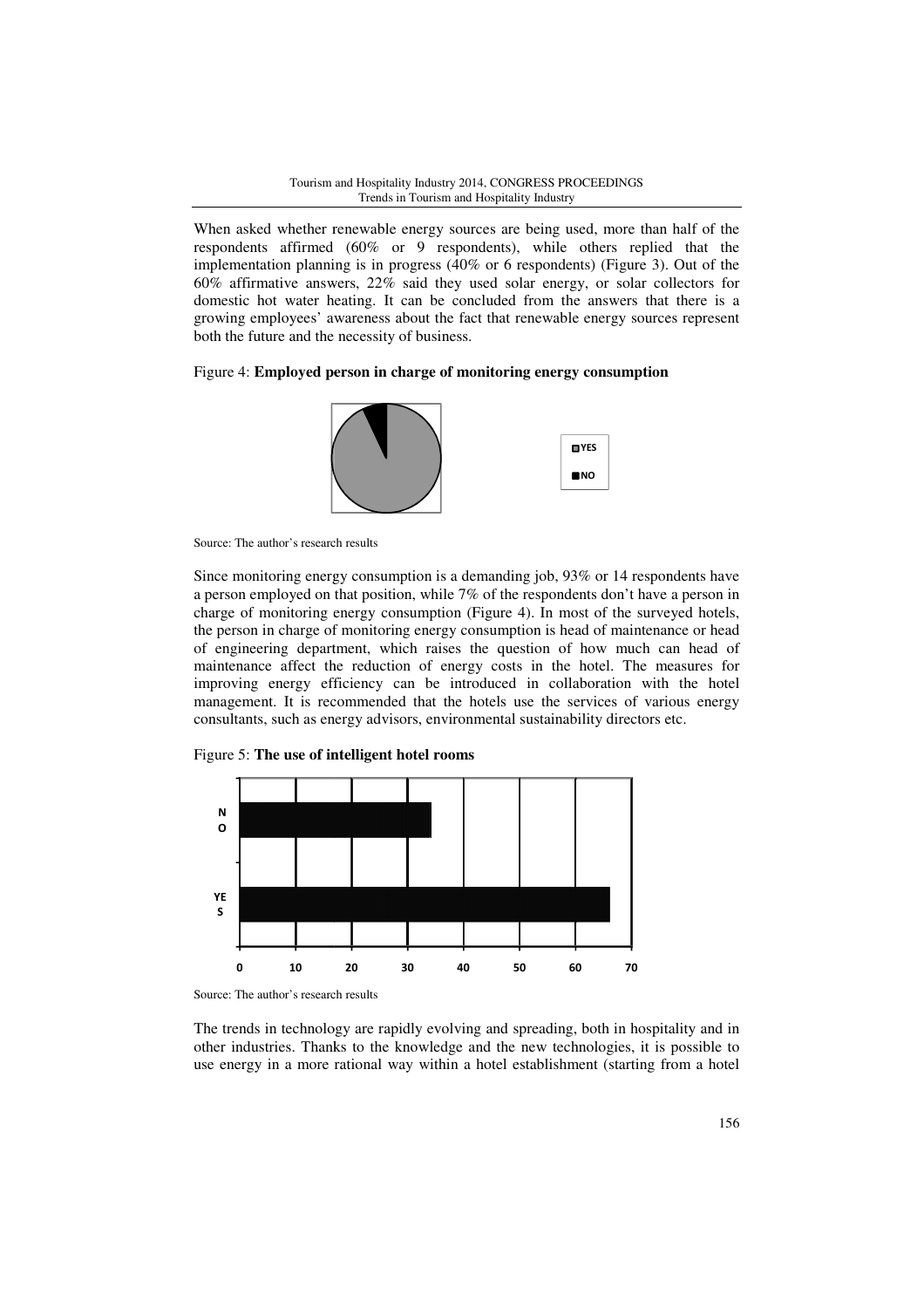room as the smallest unit), and to run a business in an environmentally responsible manner.<sup>26</sup> Most of the respondents (66%) confirmed the introduction of intelligent rooms, while the rest 34% have no intelligent systems implemented in their business. Unfortunately, out of those 34%, only one hotel has plans to introduce such a system (Figure 5).

# Figure 6: **Familiarisation with the ISO 50001:2011standard**



Source: The author's research results

On the question whether they are familiar with ISO 50001:2011, the majority of the respondents replied negatively (60% or 9 respondents), while the minority (40% or 6 respondents) said they were familiar with the standard (Figure 6). The answers point to the need for constant education, since this norm is relatively new in the field of energy management (EnMS). The implementation of an energy management plan helps a company to: $2<sup>2</sup>$ 

• Develop a baseline of energy use

 $\overline{a}$ 

- Actively manage energy use and costs
- Reduce emissions without negative effect on operations
- Continue to improve energy use/product output over time
- Document savings for internal and external use (e.g. emission credits)

The second part of the survey was descriptive, with none of the respondents answering the question of what is being done about the energy efficiency of the hotel in the future. It can be concluded that the hoteliers either do not plan their energy future, or that their investments are kept as trade secrets. However, any investment in energy efficiency serves as a means of promotion for both the hotel and the entire destination. The hotel's green business also creates an extra incentive for the guest's arrival.

The last descriptive question, concerning the measures implemented for the protection and improvement of the environment, provided similar answers. The measures implemented in the majority of the hotels are: regular system maintenance in order to reduce harmful gas emissions; wastewater control, proper kitchen oil waste disposal,

<sup>&</sup>lt;sup>26</sup> Krstinić Nižić, M., Karanović, G., "Importance of intelligent rooms for energy savings in the hotel industry", *Tourism and Hospitality Industry 2008*, Faculty of Tourism and Hospitality Management Opatija, University of Rijeka, 2008, 1255.

<sup>&</sup>lt;sup>27</sup> Skaggs, J., Implementing an Energy Management System, using ISO 50001, Management System Solutions, 1-8 https://de.dqs-ul.com/fileadmin/files/de2013/Files/Standards/Nachhaltigkeit/Umwelt-\_und\_ Energiemanagement/ISO\_50001/DQS\_ISO50001\_Einf%C3%BChrung\_JSkaggs.pdf (01/04/2014).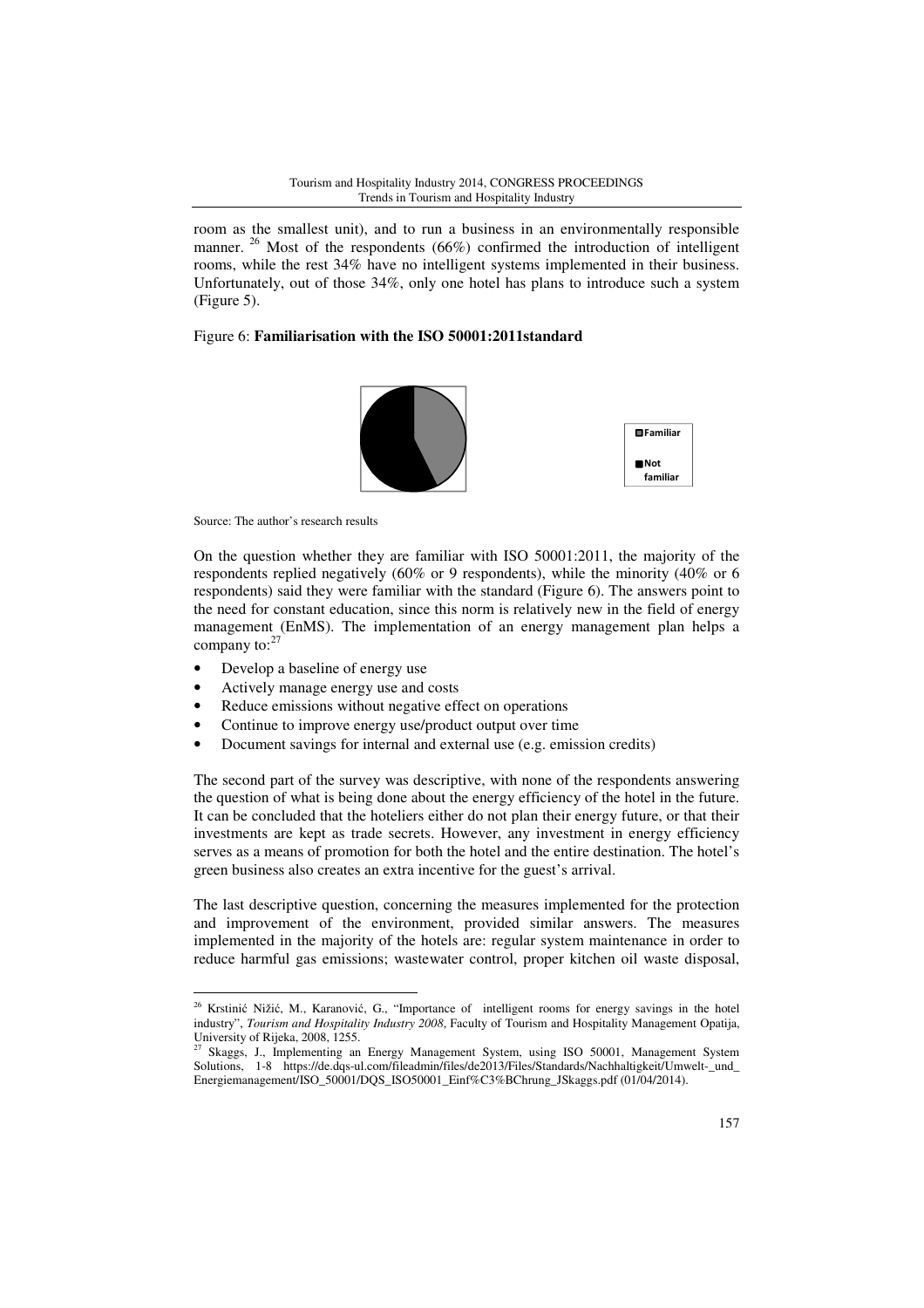waste separation, informing the guests and employees. From these answers, it can be concluded that the majority of hoteliers in Istria and Primorje-Gorski Kotar County implement environmental measures required by law, probably for the fear of inspection services and large fines for not meeting all legal obligations. This way of conducting business obliges the hotels to introduce energy efficiency as a normative regulation.

### **CONCLUSION**

The implementation of energy efficiency measures can bring the hotel a number of advantages, not only environmental but economic as well. Energy management starts by collecting the necessary energy consumption data. This way the hotel gathers all the information necessary for starting an energy efficiency project, determining the measurable results of efficiency, conducting energy audits and energy certification, identifying energy saving opportunities, introducing a system of energy saving and calculating the costs and investment amortization period.

Hotels are large energy consumers, and the study conducted in Istria and Primorje-Gorski Kotar County has proven that there is a lack of energy management, as well as of planning and investment in the energy efficient technologies. From the responses, it can be concluded that energy efficiency awareness exists at all levels of management. However, what is worrying is that these measures are only partially or rarely implemented. The reasons for this are manifold: insufficiently harmonized legislation in the field of energy and environmental protection, insufficient financial incentives to stimulate EE, and the very high initial cost of investment. All of these reasons repel the hotel managers from engaging in the area of energy management (EnMS). This situation could change by continuous education and state incentives. By introducing environmental solutions and the use of environmentally friendly products, hotel companies demonstrate their environmental responsibility and further increase their earnings by saving on "green solutions." This attracts a larger number of guests who appreciate the environmental acceptability as an additional quality of products and services. In this way, not only the hotel, but also the entire destination profits, not just from their new image, but also from a more efficient and rational use of their resources.

We can conclude that there is a need to introduce strategic investment plans that will provide continuous investments in the improvement of existing facilities and infrastructure with the introduction of renewable energy sources. Only the companies that invest in their employees' education and act in accordance with sustainable economic growth can achieve positive results and ensure their positions in the increasingly demanding market.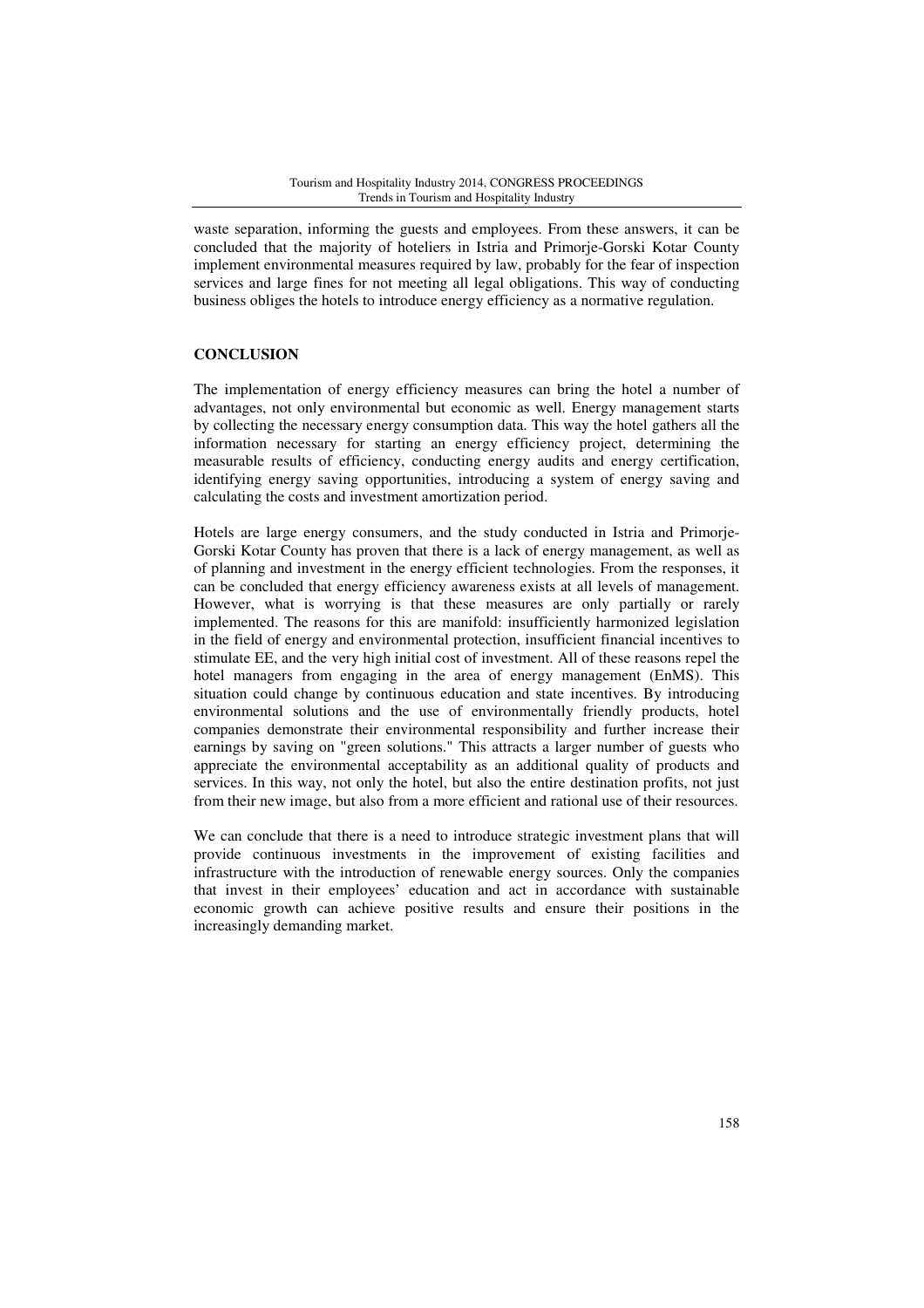#### **REFERENCES**

*Book:* 

Buildings and Climate Change, UNEP DTIE, United Nations Environment Programme, 2009.

Energy Efficiency Indicators: Essentials for Policy Making, OECD/IEA, International Energy Agency, 2014. Hotel Energy Solutions, Best Practices Guide: *Successful Energy Efficiency Technologies Integration in SME Hotels*, Hotel Energy Solutions project publications, UNWTO E-Library, 2011.

Hotel Energy Solutions, *Energy Efficiency and Renewable Energy Applications in the Hotel Sector*, Hotel Energy Solutions project publications, UNWTO E-Library, 2011.

*Journal article*:

Achtnicht, M., "Do environmental benefit matter? Evidence from a choice experiment among house owners in Germany", *Ecological Economics*, Vol. 70, 11, 2011, 2191-2200.

Annunziata, E., Rizzi, F., Frey, M., "Enhancing energy efficiency in public buildings: The role of local energy audit programmes", *Energy Policy,* Vo. 69, 2014., 364-373.

Camillis, C., Raggi, A., Petti, L., "Tourism LCA. State-of the art and perspectives", Societal Life Cycle Assesment, 2010., 15: 148-155.

Chou, C.J., "Hotels´environmental policies and employee personal environmental beliefs: Interactions and outcomes", *Tourism Management,*Vol.40, 2014., 436-446.

Fang, G., Tian, L., Fu, M., Sun, M., "The impacts of carbon tax on energy intensity and economic growth – A dynamic evolution analysis on the case of China", *Applied Energy*, Vol. 110, 2013., 17-28.

Filippini, M., Hunt, L.C., Zorić, J., "Impact of energy policy instruments on the estimated level of underlying energy efficiency in the EU residential sector, *Energy Policy,* Vol. 69., 2014, 73-81.

Ghosh, N.K., Blackhurst, M., "Energy savings and the rebound effect with multiple energy services and efficiency correlation", Ecological Economics, Vol.105, 2014., 55-66.

Horng, J.S. et al., "Energy saving and carbon reduction management indicators for natural attractions: a case study in Taiwan", *Journal of Sustainable Tourism,* Vol. 20, No.8, 2012, 1125-1149.

Itani, T., Ghaddar, N., Ghali, K., "Strategies for reducing energy consumption in existing office buildings", *International Journal of Sustainable Energy,* Vol. 32, No.4.2013., 259-275.

Krstinić Nižić, M., Karanović, G., "Importance of Intelligent Rooms for Energy Savings in the Hotel Industry", *Tourism and Hospitality Industry 2008*, Faculty of Tourism and Hospitality Management Opatija, University of Rijeka, 2008., 1251-1263.

Lin, B., Xuehui, L., "The effect of carbon tax on per capita CO2 emissions", *Energy Policy*, Vol. 39, 2011., 5137-5146.

Perić, M., Đurkin, J., "Cooperative Based Organisational Structures: Implications for Croatian Tourism", Proceedings of 2nd International scientific conference "*Tourism in Southern and Eastern Europe 2013*", Faculty of Tourism and Hospitality Management, Opatija, 2013., 305-317.

Shiming, D., Burnett, J., "Energy Use and Management in Hotels in Hong Kong", *International Journal of Hospitality Management*, Vol. 21, Issue 4, 2002., 371-380.

Subedi, S., Environmental Policy: From Regulation to Economic Instruments: International Legal Aspects of Eco-Label, Working Paper Series No. 185, Institute of Social Studies, 1995., 1-40

Tsai, K., Lin, T., Hwang, R., Huang, Y., "Carbon Dioxide Emissions Generated by Energy Consumption of Hotels and Homestay Facilities in Taiwan", *Tourism Management*, Vol. 42, 2014., 13-21.

*Other:* 

International Energy Agency (IEA) http://www.iea.org/topics/energyefficiency/ (01/02/2014)

Project "Poticanje energetske efikasnosti u Hrvatskoj", http://www.ee.undp.hr/o-projektu/zasto-energetskaefikasnost (01/02/2014)

LIFELONG LEARNING PROGRAMME, LEONARDO DA VINCI Transfer of innovation CSR TOUR "Corporate Social Responsibility Training and Certification in the Travel Sector", Project Nr: 2012-1-HR1-LEO05-01703 http://www.travelife.info/uploads/csr/1392153659\_Travelife%20- %20Factsheet%201%20-%20Energy%20Efficiency.pdf (01/02/2014)

ISO (International Organization for Standardization) http://www.iso.org/iso/catalogue\_detail?csnumber= 51297 (14/02/2014)

http://www.iso.org/iso/iso50001 (14/02/2014)

http://www.ait.hr/energy.html (01/02/2014)

Ministry of Environmental and Nature Protection http://www.mzoip.hr/default.aspx?id=8668 (01/02/2014)